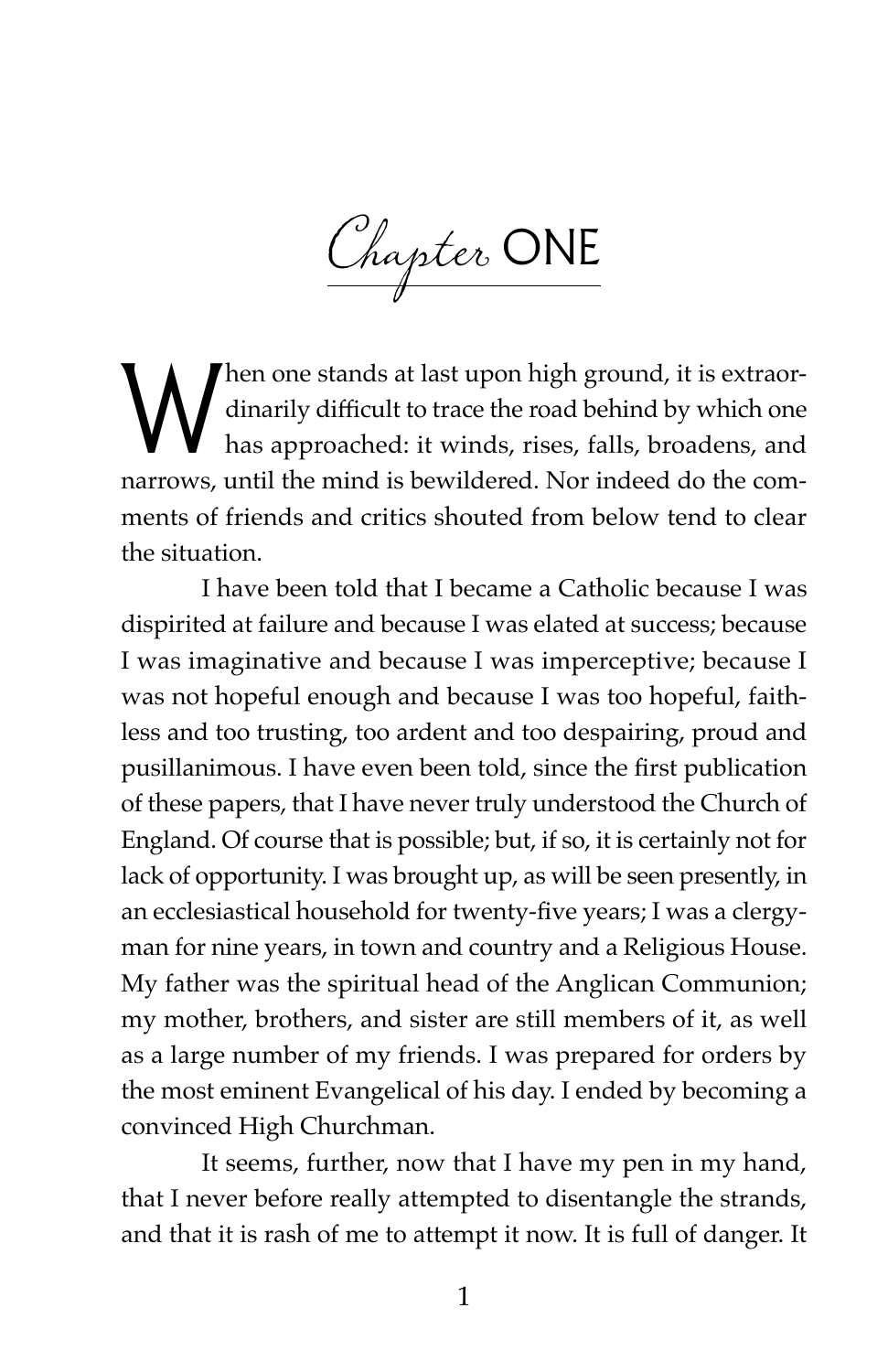is extremely easy to deceive oneself, and it is extremely hard not to be self-conscious and complacent, not to see only what one would wish to see; and, above everything, one is afraid that, after all, it is bound to be very unconvincing to other people. For you cannot trace the guidance of the Spirit of God or diagnose His operations in the secret rooms of the soul: He seems at times to let good go and to bring instead good out of evil, and light into voluntary darkness. . . .

At the best, therefore, all that is possible is to describe the external features of the country through which the soul has passed—the crossroads, the obstacles, the ravines—and to give some sort of account of the consultations held by the way. Faith, after all, is a divine operation wrought in the dark, even though it may seem to be embodied in intellectual arguments and historical facts; for it is necessary to remember that two equally sincere and intelligent souls may encounter the same external evidences and draw mutually exclusive conclusions from them. The real heart of the matter lies somewhere else. . . . Catechumens, therefore, must remember that while on the one side they must of course clear the ground by the action of the intellect, on the other side it is far more vital that they should pray, purify motives, and yield themselves to God.

First, I think, it will be as well to describe, so far as possible, my original religious education and position.

I was brought up in the moderate High Church school of thought, and naturally accepted that position as the one most truly representative of the Anglican Communion. I learned that is to say, so far as I could understand them—the tenets of the Caroline divines; I was taught to be reverent, sober-minded, anti-Roman; to believe in the Real Presence without defining it; to appreciate stateliness, dignity, and beauty in worship; to study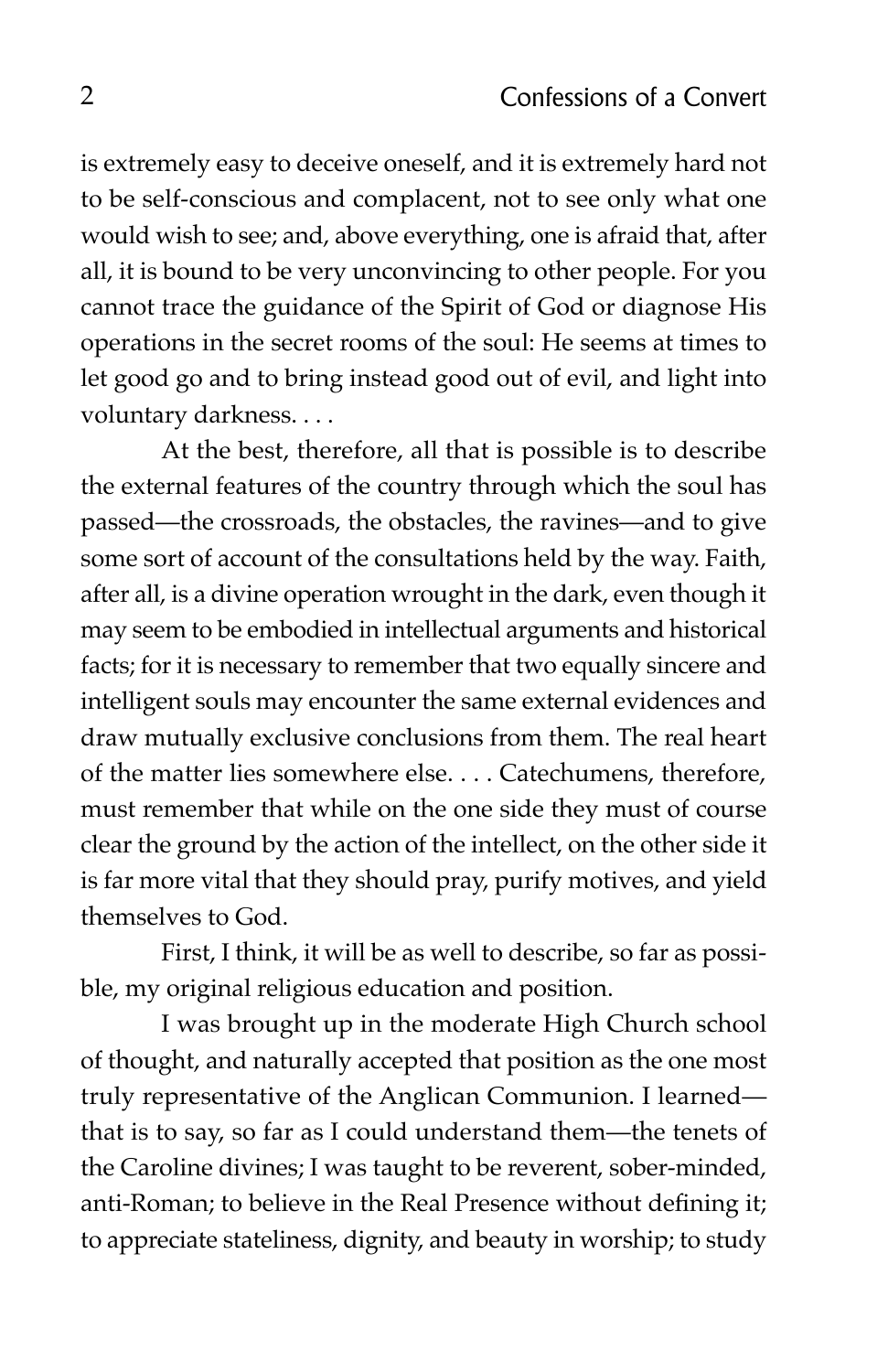## Chapter One 3

first the Bible in general and later the Greek Testament. It seems to me, if I may say it without impertinence, that my religious education was excellently wise. I was interested in religion; I worshipped in dignified cathedrals and churches; I was allowed to go out before the sermon; I was told the stories of Dr. Neale and the allegories of Dr. Wilberforce and the histories of the early Christian martyrs; and the virtues held up to me as the most admirable were those of truthfulness, courage, honour, obedience, and reverence. I do not think that I loved God consciously, but at least I was never frightened at the presentation of Him or terrified by the threat of hell. I think I accepted Him quite unemotionally as a universal Parental Presence and Authority. The Person of Our Lord I apprehended more from the Gospels than from spiritual experience; I thought of Him in the past and the future tenses, seldom in the present.

My father's influence upon me was always so great that I despair of describing it. I do not think that he understood me very well; but his personality was so dominant and insistent that the lack of this understanding made very little difference; he formed and moulded my views on religious matters in such a manner that it would have seemed to me, while he lived, a kind of blasphemy to have held other opinions than his. Certain points in his system of belief puzzled me then, and they puzzle me still; yet these no more produced in my mind any serious question as to the soundness and truth of his faith than intellectual difficulties in God's Revelation produce doubts in my mind at the present time.

He was, in the main, a High Churchman of the old school; he had an intense love of dignity and splendour in divine worship, a great sense of Church authority, and a firm orthodoxy with regard to the main foundations of the Christian Creed. Yet while he would say, partly humorously, yet with a great deal of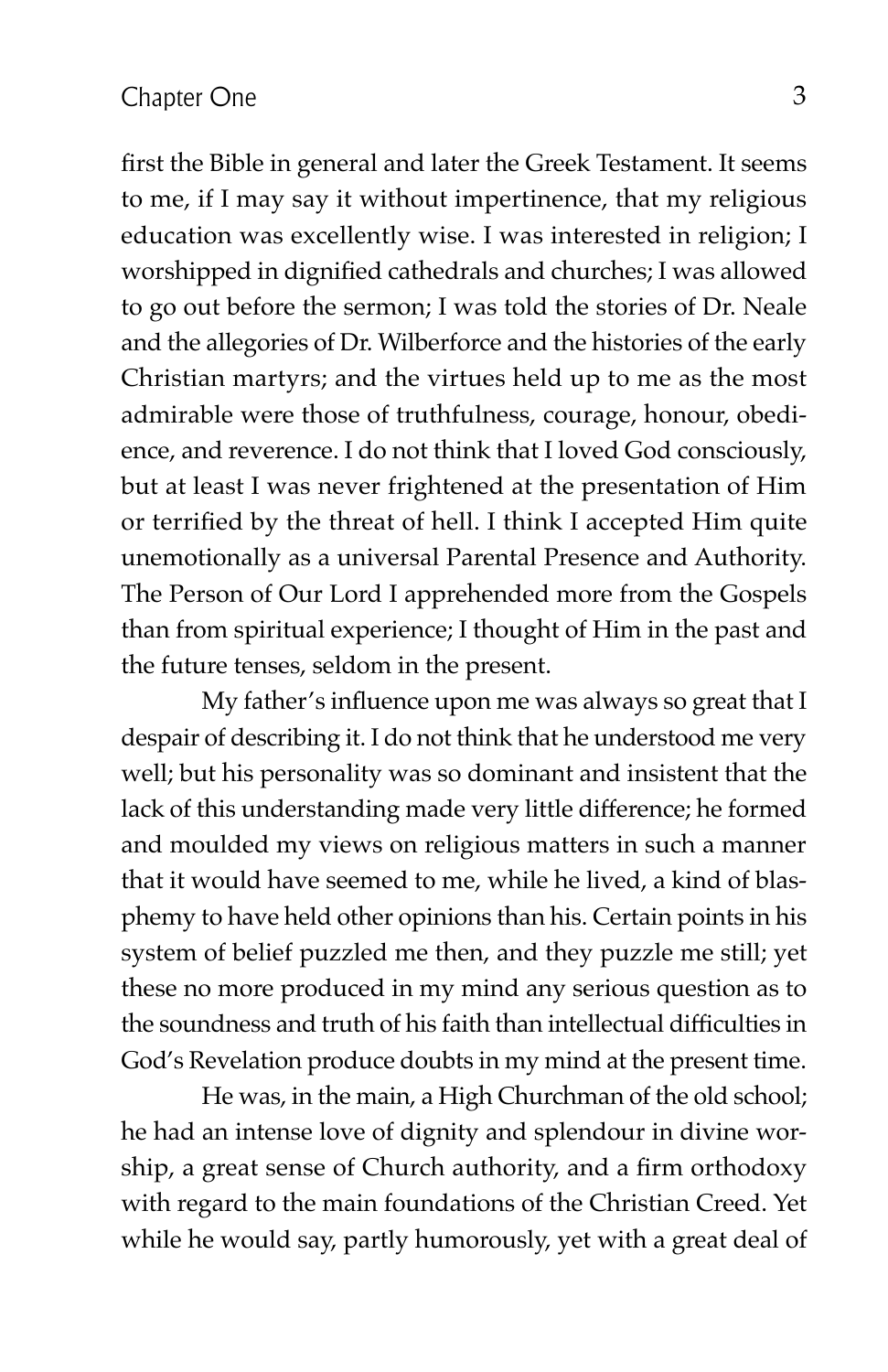seriousness too, that he ought really to have been a canon in a French cathedral, while he would recite scrupulously every day the morning and evening prayer of the Church of England, while he had an intense love of Church history and a deep knowledge both of that and of Christian liturgies and the writings of the Fathers, yet, in quite unexpected points he would fail, as it seemed to me, in carrying out his principles. For example, there is no custom more deeply rooted in antiquity or more explicitly enjoined in the Book of Common Prayer than that of the Friday fast; there is scarcely any ecclesiastical discipline more primitive than that which forbids the marriage of a man who has already received Major Orders; there is nothing more clear, I should have thought, among the disputed questions of matrimony, than that the release of one partner, with leave to marry again, simultaneously releases the other partner from the bond.

Yet I am still wholly unable to understand, remembering his enthusiastic love of what I may call Church principles, how my father justified—as I am convinced he did justify—his attitude to those three points, for I never remember his abstaining from meat on a Friday or any other day, though I know that he denied himself instead in other ways; he raised no objections, except on purely private grounds, to Anglican clergy or bishops contracting marriage; and he held, I know, that while the guilty party, when a divorce had been pronounced by the law of the land, must not seek the blessing of the Church upon a subsequent union, the "innocent party" was perfectly at liberty to do so. Again, I never understood, and do not understand now, how my father interpreted the words "I believe in the Holy Catholic Church." He would rule out, I know, from external unity those bodies of Christians that do not even claim to possess episcopal succession; he hesitated, as I shall relate presently, as to whether or no the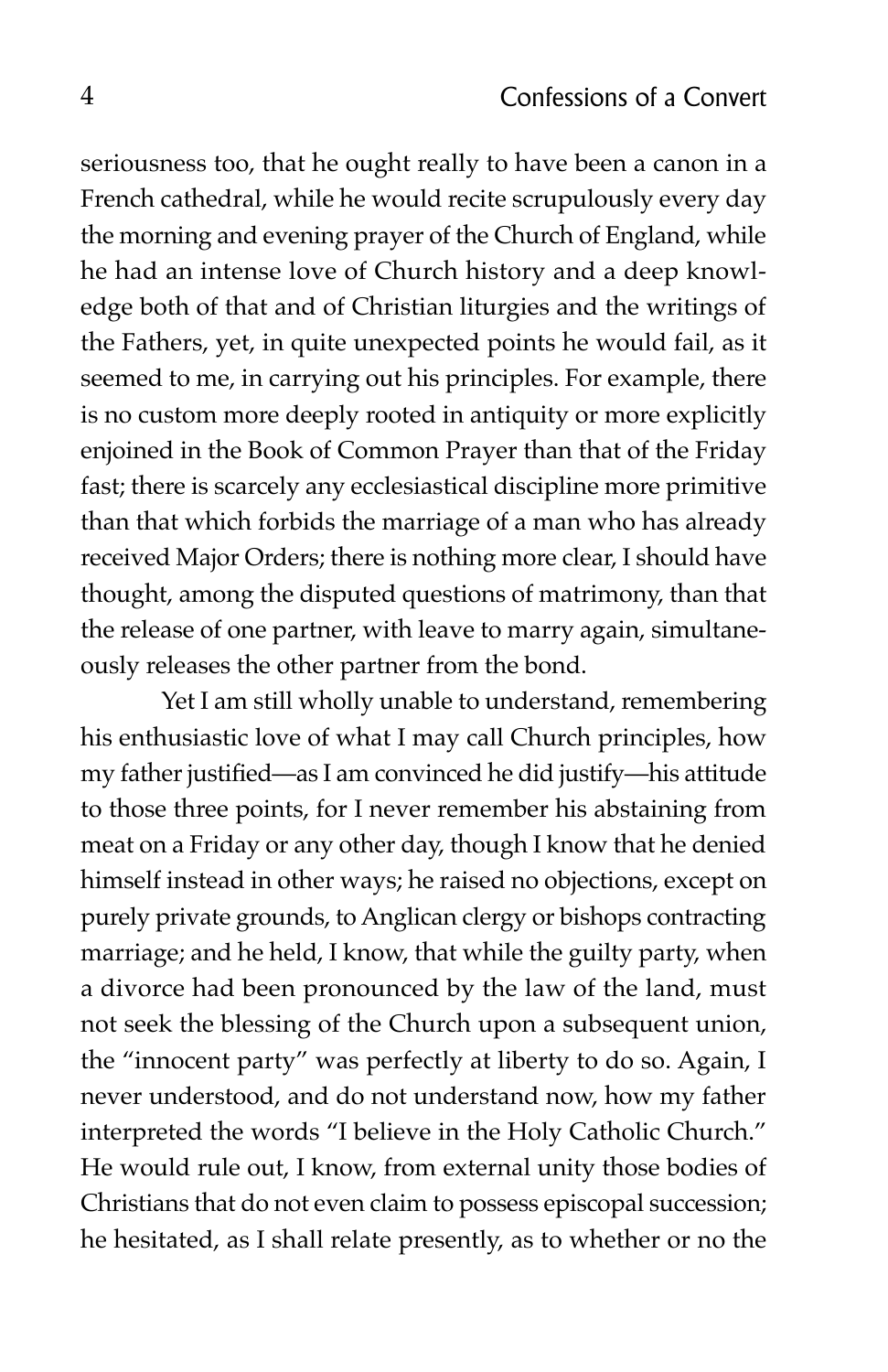## Chapter One 5

Church of Rome had forfeited, through her profession of what he believed to be heretical doctrines, her place in the body of Christ; yet he showed the greatest sympathy with and care for certain groups of Eastern Christians whose tenets have been explicitly condemned by Councils which he himself would acknowledge as ecumenical.

Again, I have never really understood his attitude towards such doctrines as those of the Sacrament of Penance. He held firmly in theory that Jesus Christ has given authority to His ministers to "declare and pronounce to his people, being penitent, the absolution and remission of their sins"; and, as a matter of practise, he himself, at a certain crisis in my life, recommended to me, when I told him that I wished to go to Confession, a "discreet and learned" clergyman to whom I had better apply; yet he never urged the practise, so far as I am aware, upon anyone, and never went to Confession himself. He believed, then, in the Power of the Keys; yet he seemed to hold simultaneously that this relief was to be sought only if peace of mind could not be obtained by other means, unless, indeed, he held, as I think possible, that the Power was effectively exercised in the public "absolutions" uttered in the course of the Church services. He appears, therefore, on the surface, to have held that the authority given with such extraordinary solemnity by Christ to His Apostles, was not in the least even *normally necessary* to the forgiveness of post-baptismal mortal sin.

Now I am perfectly convinced that my father did not believe himself inconsistent—that he had, in fact, principles which reconciled to his own mind these apparent contradictions. Yet I never knew, and do not now know, what they were. For, though he loved nothing better than to be consulted by his children on religious matters, as a matter of fact he was not very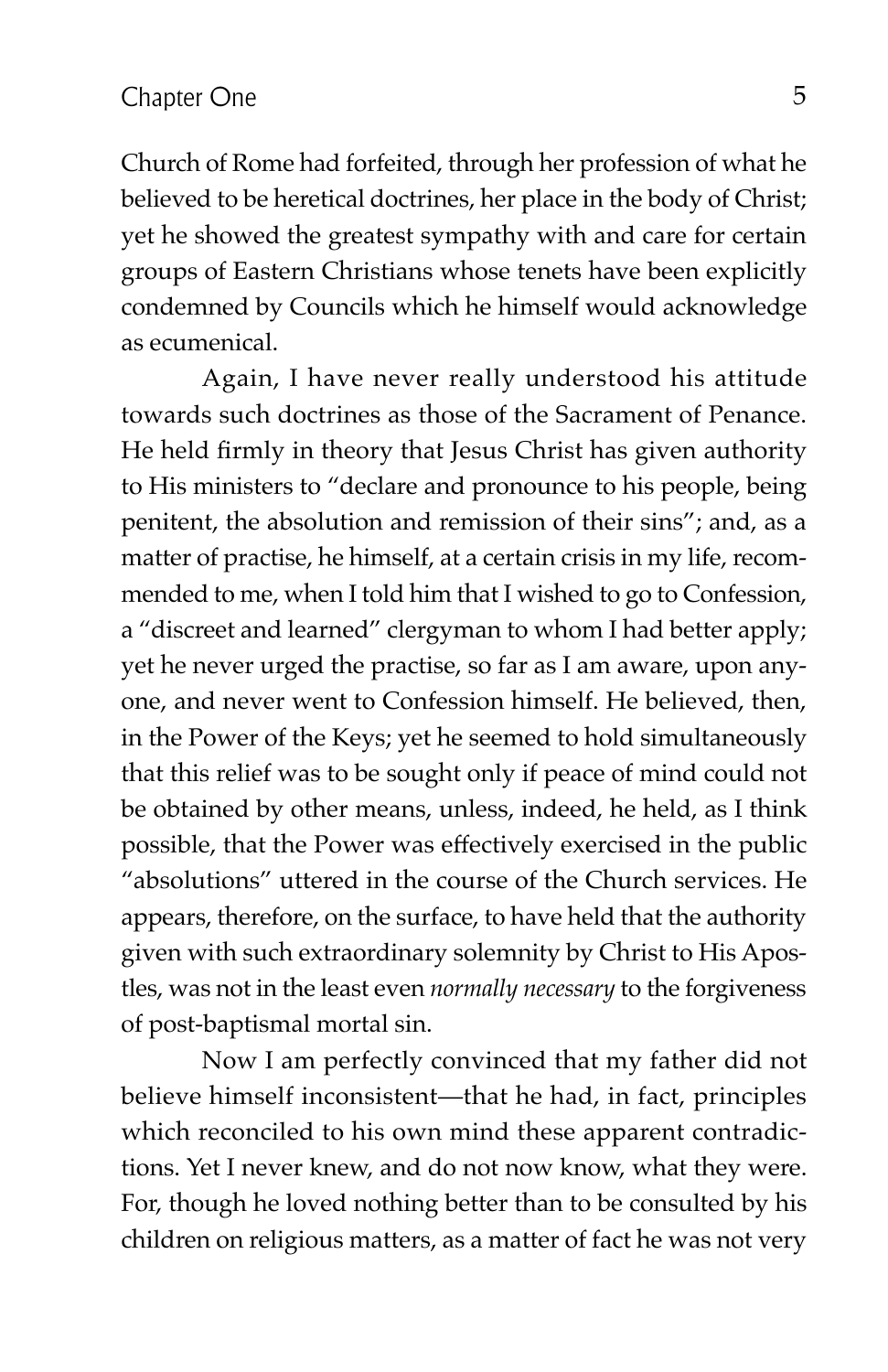approachable by timid minds. I used always to be a little afraid of showing ignorance, and still more of shocking him. Never once, in a genuine difficulty, did I find him anything but utterly tender and considerate; yet his intense personality and his almost fierce faith continually produced in me the illusion that he would think it unfilial for me to do anything except acquiesce instantly in his judgment; the result was that I was often completely at a loss as to what that judgment was.

Religion at home, then, was always coloured and vivified by my father's individuality. I remember even now the sense of finality and completeness which it conveyed: The morning and evening services, first in the tiny prayer room at Lincoln, where my father was Chancellor from my first to my fifth year, then in the beautiful minute chapel at Lis Escop, Truro, where he was Bishop until after my thirteenth birthday, and finally in the lovely chapels at Lambeth and Addington after his elevation to the see of Canterbury—these services, every detail of which was thought out by my father and carried out liturgically and reverently, still have a strange aroma to my mind that I suppose my memory will never lose.

Other ways in which my father influenced my religion were as follows.

On Sunday afternoons in the country we would walk with him, rather slowly and recollectedly, for about an hour and a half; and during these expeditions one of us would usually read aloud, or sometimes my father himself would read aloud from some religious book. I do not think that these books were very well selected for a boy's point of view. The poems of George Herbert were frequently read on these occasions, and these very peculiar, scholarly, and ingenious meditations used to produce in me, occasionally, a sudden thrill of pleasure, but far more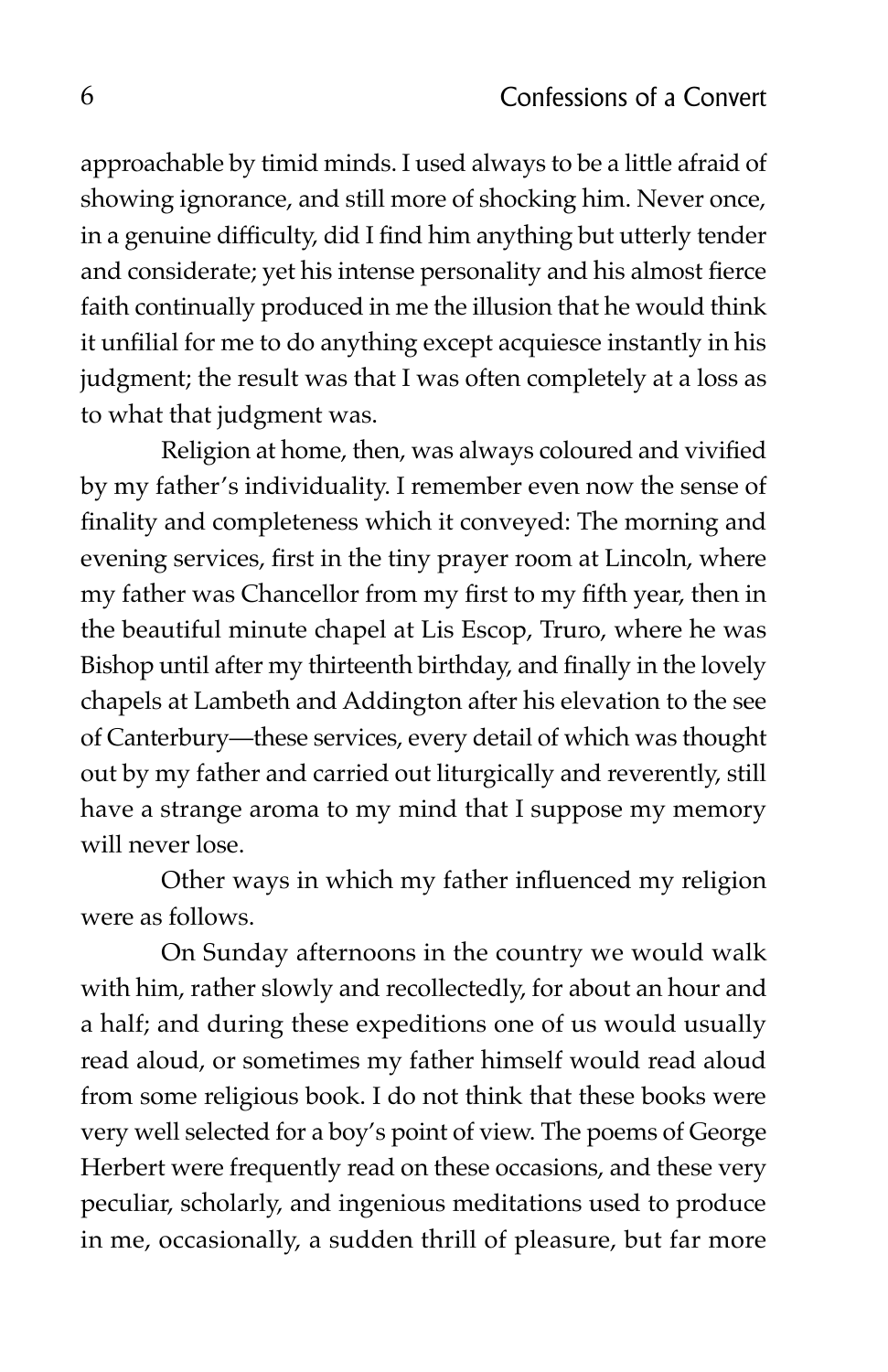commonly a kind of despairing impatience. Or, again, some interminable life of a saint or a volume of Church history would be read; or a book of Dean Stanley's on the Holy Land. Once only can I remember, with real delight, so far back as early in the eighties, how my father fascinated me for half an hour or so by reading aloud, as we walked, the martyrdom of St. Perpetua and her companions. I remember, too, the irrepressible awe with which I discovered presently that he had been translating aloud and at sight, in perfect English and without hesitation, from the Latin *Acta Martyrum*.

At the close of these Sunday walks, and sometimes also on weekdays after breakfast, we would go to my father's study for Bible-reading or Greek Testament. It is difficult to describe these lessons. For the most part my father would comment continuously and brilliantly, though often far above my capacity to understand, putting questions occasionally, showing great pleasure when we answered intelligently, or, still more, when we put reasonable questions of our own, and a rather oppressive disappointment when we were listless or stupid. It was all extremely stimulating to the intellect; it was, also, always somewhat of a strain; but I think now that its lack consisted in the predominance of the mind element over the soul. I do not remember that these lessons made it easier to love God; they were often interesting, and sometimes absorbing; but I do not, with all reverence to my father's memory, even now believe that in myself they developed the spiritual side of religion. For himself, with his own great spirituality, it was natural enough that his soul should find pleasurable activity in the intellectual scholarly plane; for myself there was a considerable tendency to think that intellectualism and Greek Testament ought to be the very heart of religion. For a child, I believe, there are other moulds more natural than that of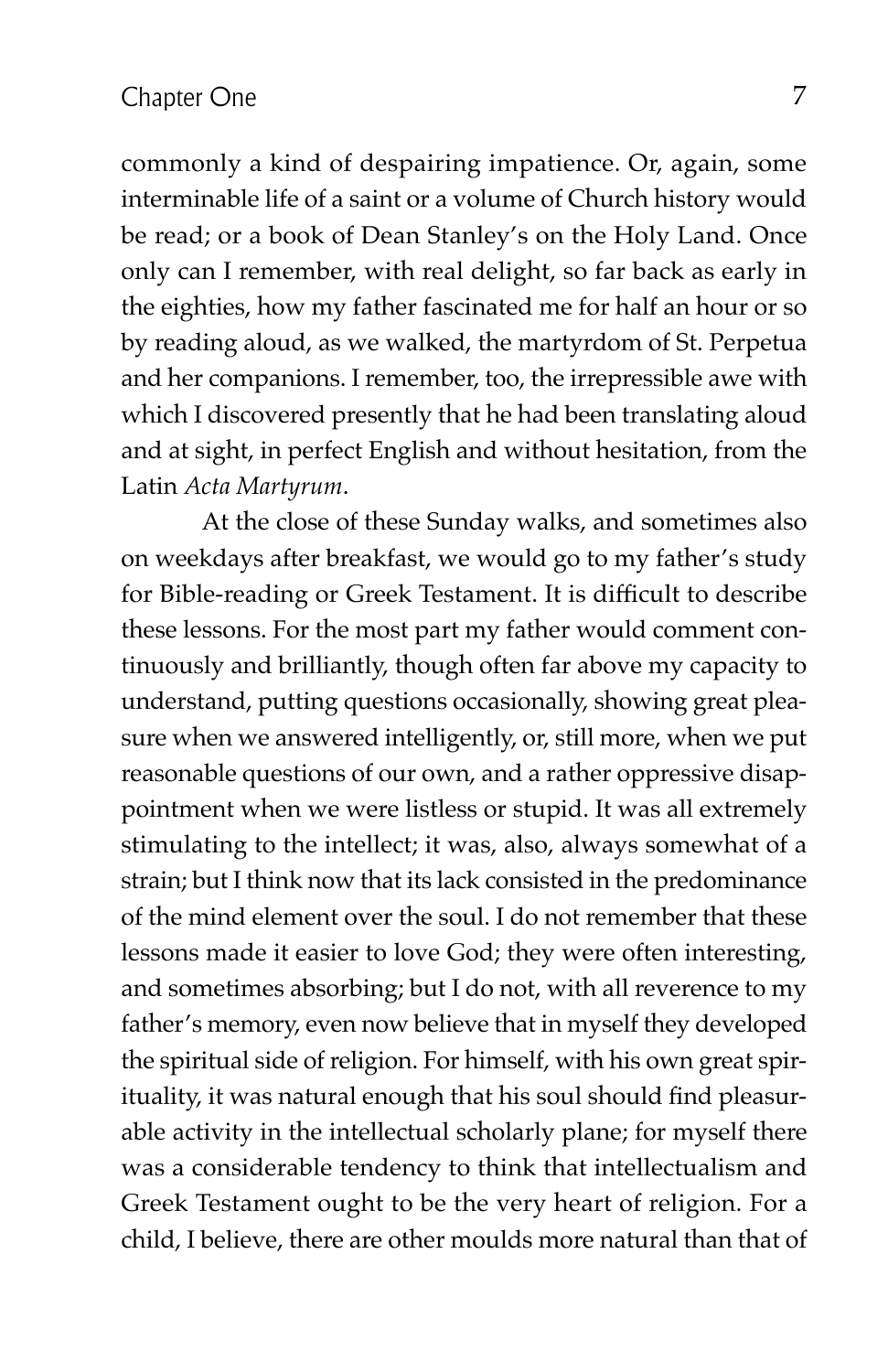the intellect in which spiritual life may shape itself: little pieces of ceremonial, connected, for example, with the saying of his prayers, actions of reverence, such as the sign of the cross or the fingering of beads, symbolic objects of worship, such as crucifixes or statues, and, for instruction, an almost endless use of attractive and well-drawn pictures—these, I believe, are a better machinery for the shaping and development of a child's spiritual life than the methods of the intellect. I remember, for instance, that while George Herbert's poems usually bored and irritated me, I found a real attraction in the quaint devices of "Easter wings" or the "altar"—the outlines, that is to say, in which once or twice he prints his verses on the page.

As regards morality, I was also a little puzzled by my father's attitude. He had a very great sense of the duty of obedience, and this sense, I think, rather overpowering in its sternness, tended to obscure to some extent in my own mind the various grades of objective wrongdoing. Two or three sins stood out to me in my childhood, as extremely wicked—such things as lying, thieving, and cruelty. But beyond these practically all other sins seemed to me about the same; to climb over the wire fences that bounded the drive at Lis Escop by putting one's feet anywhere except at the point where the wire pierced the upright railings— (my father bade me always do this to avoid stretching the wire) seemed to me about as wicked as to lose my temper, to sulk, or to be guilty of meanness. In this way, to some degree, one's appreciation of morality was, I think, a little dulled: since to forget an order, or to disregard it in a moment of blinding excitement, was visited by my father with what appeared to be as much anger as if it had been a deliberate moral fault. Once, later, at Eton, I was accused of grave cruelty to another boy and was very nearly flogged for it. I happened to be innocent and, ultimately, cleared